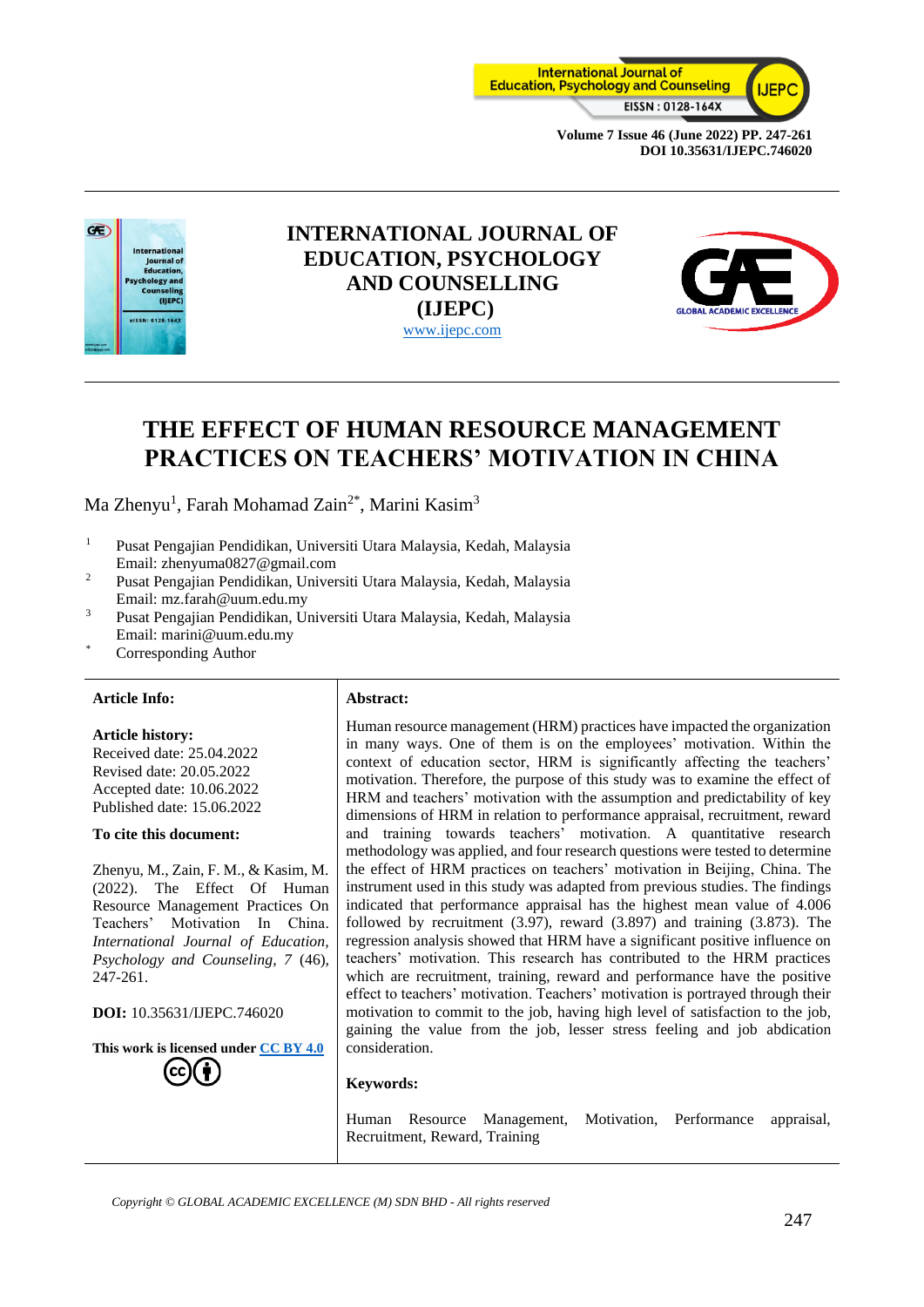

#### **Introduction**

Human resource management (HRM) practices in China have experienced tremendous changes when the government opted for the new economic approach and reform (Zhu & Warner, 2019; Collins et al., 2018) that resulting in a significant increase in number of the private companies and organizations. The HRM practices of foreign companies operating in China allow for adoption and adaptation of the HRM practices by the local companies and organizations (Jiang & Yahiaoui, 2019; Ma et al., 2016). Still, there are differences in terms of the interest, goals and perspective of the organization (Sheldon & Sanders, 2016). For the public sector organizations in China, the HRM practices also undergone tremendous changes (Wang et al., 2019) and the education sector (schools) is not left effected. However, limited literature available to indicate the HRM practices at schools. The teachers' motivation is the area to be further explored.

Moreover, according to Mark Boylan (2016), most researchers focus on the factors affecting students' motivation, while research on factors affecting teachers' motivation are still scarce. This research focuses on teachers' motivation in China, a country with persistent improvement of the economy and society, which related to administration, society, guardians, and understudies are progressively requested in schools and colleges. Whilst teachers are the key factors in the education sector, their motivation should be one of the concerns to ensure the education system are well developed and move in the right direction (Roth, 2014). Tang, Wong and Cheng (2015) suggested that highly motivated teachers are required in motivating students to perform better in their education. As indicated in many studies, individuals are considered among the most valuable assets for an organization (Fulmer & Ployhart, 2013), and it is the same fact for teachers as the assets to schools and colleges. In the education sector, the vitalities of teachers and educators as the main workforce are crucial in developing future generations and the nation.

According to Yixing (2019), the compelling advancement of human resources is the way to understand the modernization of advanced education in China. With the persistent advancement of changes, education has made some incredible accomplishments in the development change of staff internal frameworks among schools and colleges (Fierros & Delgado Bernal, 2016). Whilst the idea of HRM initially focuses on improving the internal administration system, the idea also encompasses the improvement of the administration structure in encouraging the staff morale (Chipeta, 2014). For example, executive trainings for improving skills that enable them to perform effectively. Yixing (2019) states that there are numerous schools and colleges applying for customary management in terms of human resources in their faculties and the board organizers.

With the social histories and the quick progression in sciences and innovations, the role function of HRM in education advancement has become vital (Kohont & Nadoh Bergoc, 2010). In China, Wang (2019) highlights the importance of context in Beijing and focus in the public sector, which includes the education sector. At present, education experts suggest that the administrators of the school and college to amplify the institution advancement by using HRM. It also by taping the capability of teachers, and activating their excitement and activities (Wang, 2019). Thus, in developing such criteria, training, which is defined as the learning process that can temporarily alter teachers' capacity for job performance, efficiency, and effectiveness (Sharma & Nuttal, 2016), is adopted towards the human resource system.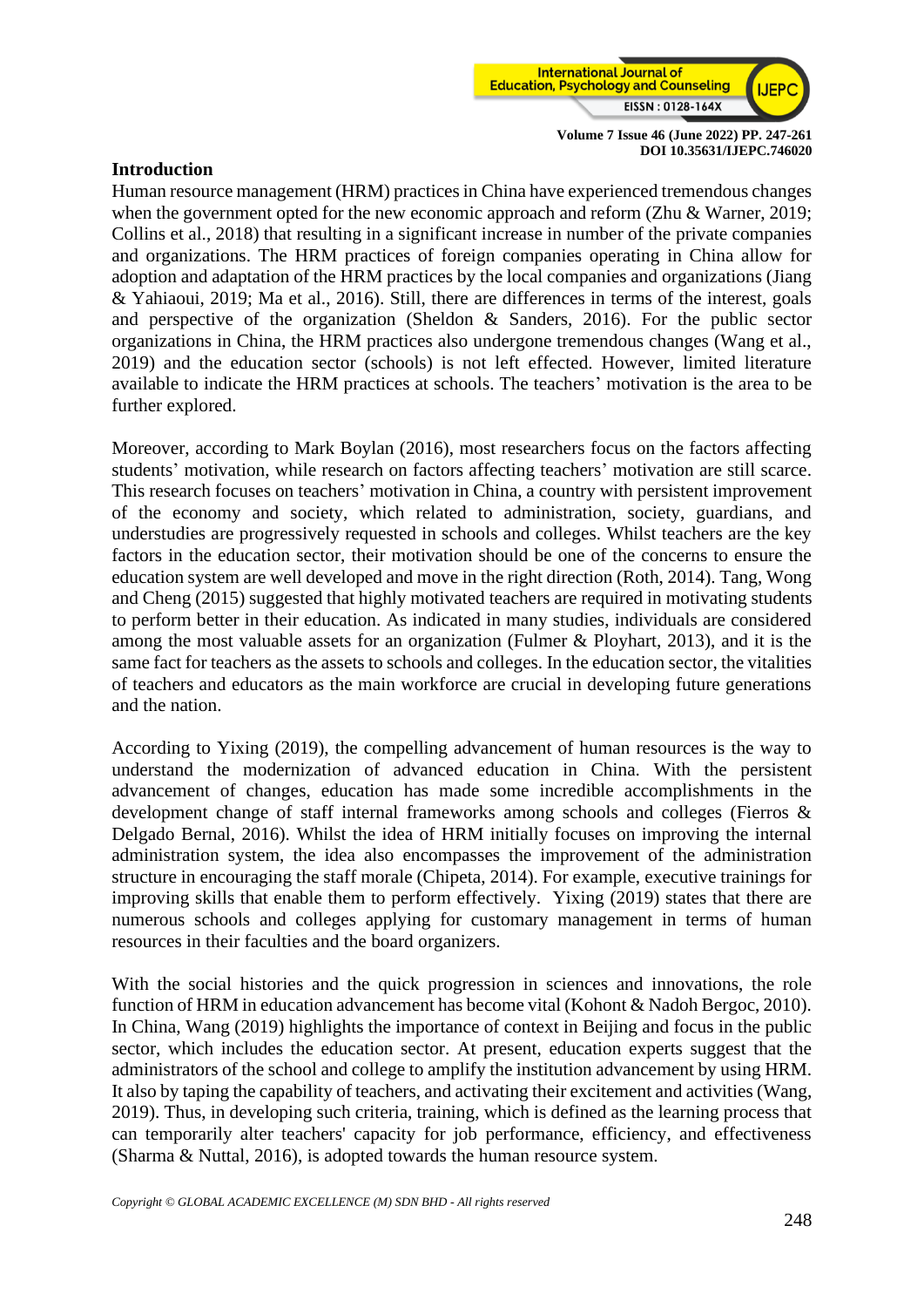

The issue of teachers' motivation in China is crucial as it is claimed to be extrinsically motivated, where teachers are regretful of their career choice resulting in lower work competencies (Feng, 2011). The employments and careers as teachers are not as active as it is supposed to be, with teachers not taking active initiatives in professional development. With all the changes and new practices of the HRM introduced in China, the effects of such practices on the motivation and career planning of teachers are worth examined. With the unique culture and political ideology of the Chinese people, the effects could be different as to be highlighted in the next section.

This research work intends to reveal the effect of human resource management practices on teacher's motivation at the high school, based on the data collected from the respondents in Beijing, China. The main objective is to identify the relationship between HRM practices and teachers' motivation. Specifically, the objectives are as the following.

- (a) Identify the level of human resource management practices in Beijing, China.
- (b) Identify the level of teachers' motivation in Beijing, China.
- (c) Identify the relationship between human resource management practices and teachers' motivation in Beijing, China.
- (d) Identify the effect of human resource management practices towards teachers' motivation in Beijing, China.

## **Literature Review**

#### *Teachers' Motivation*

The climate of the successful human asset techniques depends on the inspiration of the staff in a network or association (Baldo, 2016). The educator's inspiration is significant to produce far reaching understudies and sensible learning system. While many instructors' inspiration could not be improved or developed, and they cannot make commitments of their representatives and reward them in like manner, it would be some options to vanquish the most abnormal amount of inspiration and occupation fulfillment of the enlisted people. For example, the educators can be sent for additional trainings, the process that can temporarily alter staff capacity for job performance efficiency and effectiveness (Alldat et al. 2012). The conduct of an individual is impacted by various variables. Different speculations have been offered to give knowledge into individuals conduct in certain manner or what components spurs them towards explicit conduct. Among all these, the most persuasive hypothesis was introduced by Abraham Maslow (1943, 1970) which was named as NeedBased Hypothesis of Inspiration (NBHI). This hypothesis offers the chain of importance of variables that inspires a worker, for example, physiological/essential needs, wellbeing and security, belongingness and association, confidence, and self-completion.

*Copyright © GLOBAL ACADEMIC EXCELLENCE (M) SDN BHD - All rights reserved* Ali et al. (2016) argued that inspiration plays an important role in the association because it expands profitability on top of that, goals can be achieved in a skilled way, and inspiration also has a place in the basic work of educators because it achieves its goals in an effective manner. The inspiration of the instructor (teachers) is important because it enhances the ability and learning ability of the educator because it legally influences the student's achievement (Mustafa & Othman, 2010). Teachers need to be inspired to improve their productivity, which in turn increases their skills and ability to learn. Lack of inspiration can lead to disappointment and uncertainty for teachers who may have higher turnover, absenteeism and dropouts. Collie and Martin (2017) stated that the inspiration drives instructors' activities in the homeroom and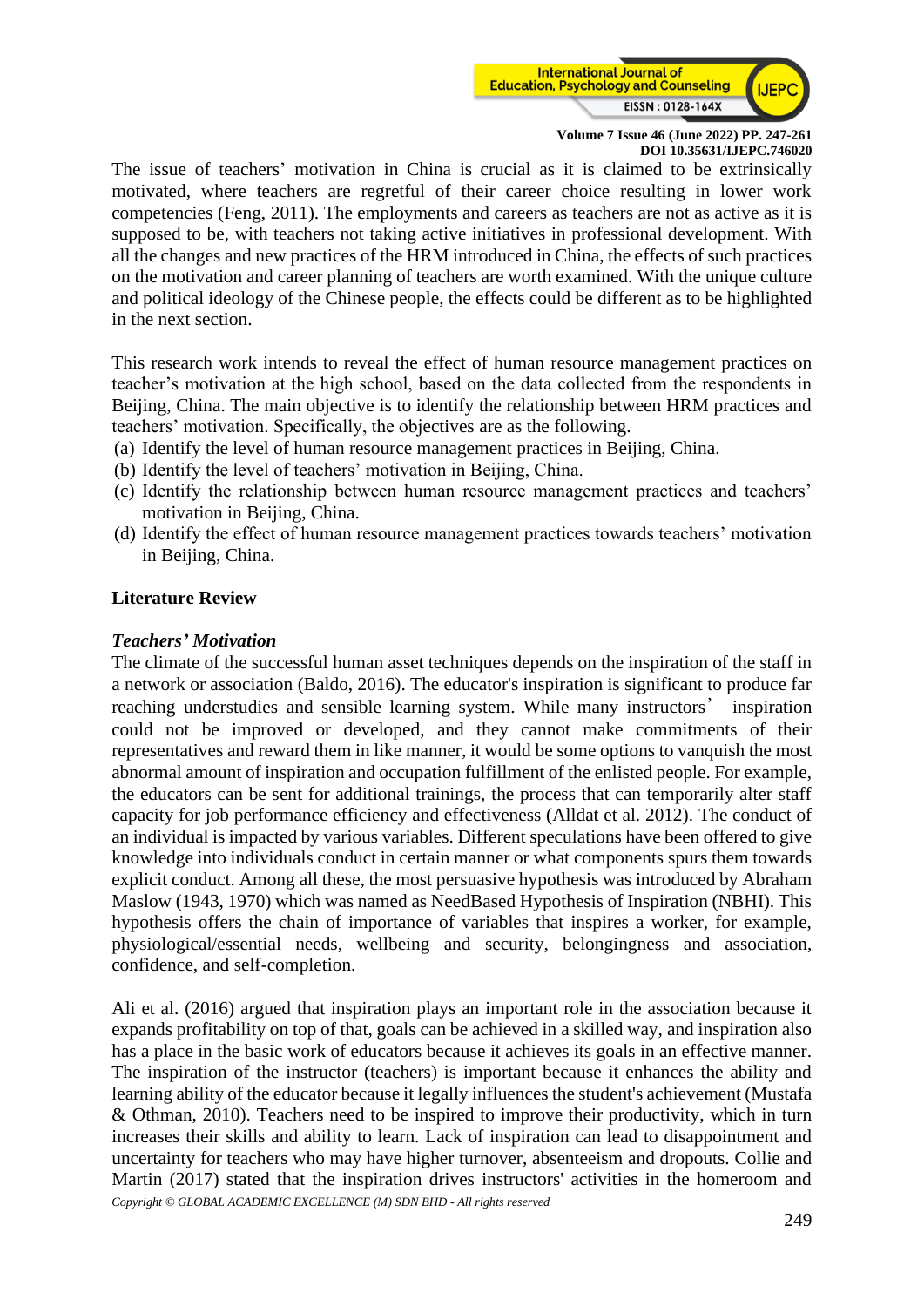

supports the nature of their work. Creating learning of educators' inspiration has been distinguished as a basic research need and a few calls have been made for expanding this generally early research territory.

#### *Performance Appraisal*

The execution of the faculty is influenced by inspiration. After the teachers are convinced, their statements reached a higher level. In school, the educator's exhibition can be well drawn by carefully arranging the educator's preparation project, for example, when promoted their confidence will increase which will also enhance their performance. Incentives have direct and constructive consequences towards professional execution when efforts are properly demonstrated. As noted by Nadeem et al. (2011), the social and monetary conditions of educators affects their performance, such as low wages, absence from the office, the status of teachers in the eyes of the public, the emotional health and assurance of educators, work concerns, contact with employees and education supervisors, working conditions. Working environment is found to be one of the primary variables that affect the execution of female educators (Almer & Single, 2007). The teacher's performance has both internal and external inspiration, a good working foundation, a profound foundation and cultural atmosphere, and material and supervision. Tickle, Chang, and Kim (2011) argued that teacher performance can be estimated by monitoring school practice, standard and early revealing at school, sufficient showing arrangement, general dependability and taking an interest in extracurricular exercises. Instructors with less inspiration will not completely performed their duty.

#### *Recruitment*

The recruitment process shows an individual contract or a rally for a particular position, as well as an action to establish a connection between the boss and the professional searcher. Most human resource departments in organizations want to assess their coherence, system, basics, and responsibilities when scanning applicants' up-and-coming talents in identifying applicants. The registration process can also be differentiated to combine the application with the active searcher and to select the best possibility for an identified active job. In fact, people tend to recruit workers in this way. The teacher's obligations can be described as developing a practice plan and teaches the plan to the class, individually teaching assistants or small gatherings, tracking the progress of the teaching assistant, providing data to the guardian, testing, developing and strengthening classroom rules (Webel & Platt, 2015). By this the school is ready to accept the government-approved test avatars, supervise the typical life of the substitutes, and try to develop them into a decent actor.

#### *Reward*

Reward is an incentive force designed to reinforce the temptations of workers or bosses and ultimately their support for the association (Crawford & Cabanis-Brewin, 2005). Rewards can be in the form of either financial or non-financial to recognize the management in the organization. The basic goal of the association's rewards is to attract, maintain and maintain skilled, highly performing and motivated workers. An association can give employees different kinds of rewards, such as cash, grades, execution-based incentives or execution wages, additions, gift vouchers, confirmations or grants, benefit sharing, occasional bundling, restorative inclusiveness, promotion, rewards, and more. The prizes are provided primarily for the evaluation and promotion of the representative's exhibition. This is to persuade workers to improve efficiency and make the association prosper. If the workers are not motivated, they can also cause disappointment to the association by disrupting and alienating different experts.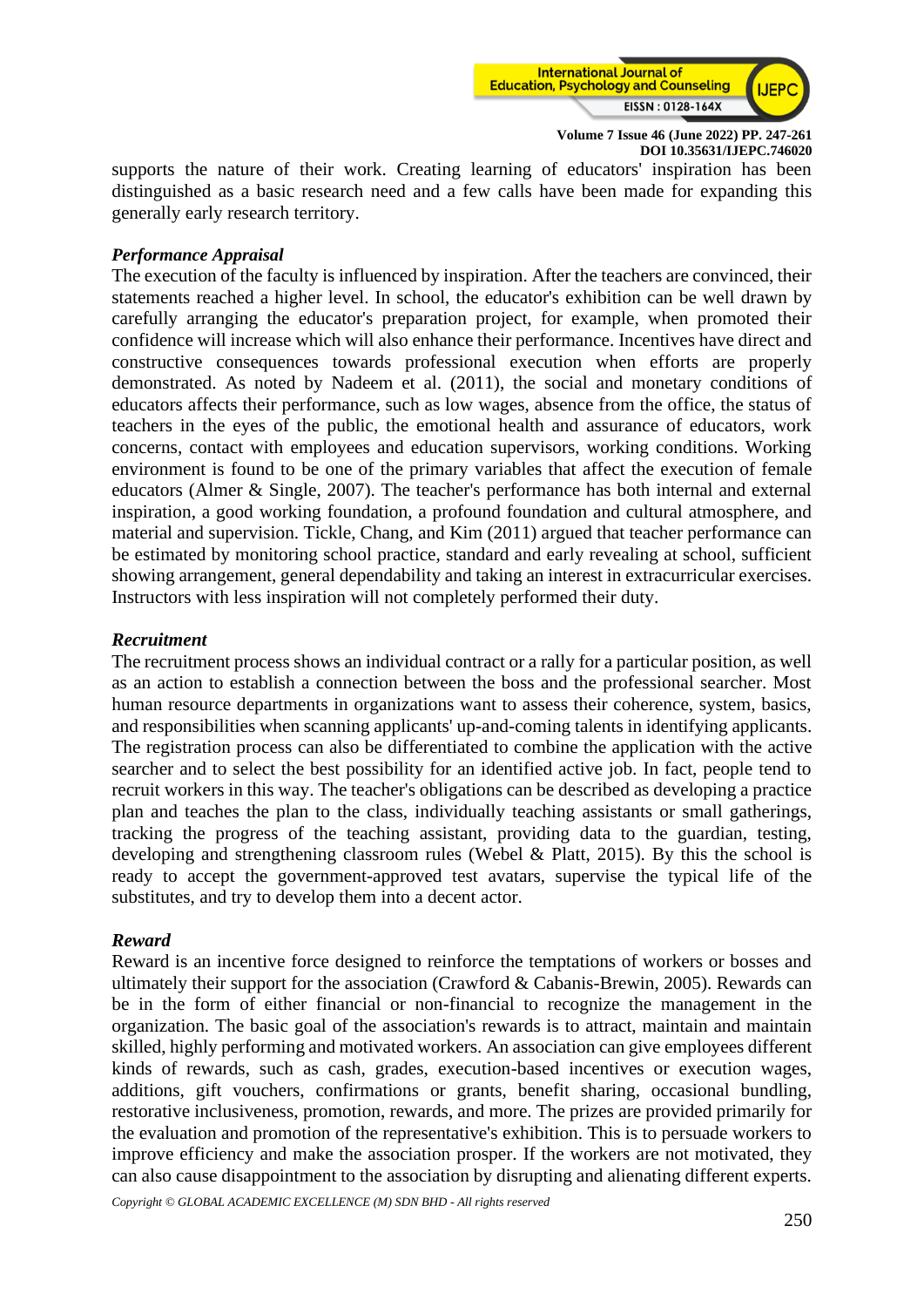

Prizes are independent of wages, but they may be financial and have some overhead to the organization. Rewards are usually adjusted to authoritative goals. When a representative encourages the association to complete any of its tier goals, he or she will be rewarded either financially or through intrinsic and external benefits. Money alone is not enough to motivate individuals, and it is vital that individuals understand their contribution to organizational affairs. This motivates internal employees. Intrinsic benefits are an important task for employees, they are independent for employees, and they are responsible for the professional knowledge of employees. Intrinsic rewards are rewards that meet the internal needs of employees.

## *Training*

Preparation is a basic concept to promote the development of human assets. It is concerned with establishing a specific ability through instruction and practice to achieve the desired standard. Preparation is a very valuable tool that puts workers in a position where they can perform their duties accurately, effectively, and with care. Preparation is to expand the proof of learning and expertise that represents a specific job. In this ever-changing situation, the training of workers and staffs are very important. An important action by the Human Resources Department helps to improve the capabilities of employees. Preparations bring many benefits to delegates, such as improving their abilities and survivability, improving their fearless spirit and helping them to manage themselves. The stability and development of the association always depends on the preparation of the workers. Preparatory work is compulsory under every step of development and expansion. Preparation can improve quality and reduce waste at the grassroots level. Preparation and progress are another special basis to adjust the development conditions indicated. Blaskova et al. (2015) established that fascination is additionall to the association of inspiration and fulfillment in work environments. "Work inspiration and work fulfillment keep on being real subjects in hierarchical conduct since it is accepted that they apply a significant effect on activity and conduct in associations: these ones are viewed as significant assets in associations. They are viewed as assets on ought not just pay attention to with respect to hierarchical culture and personality yet additionally should consider for overseeing adequacy and quality," (Bűssing, 1997, p. 209).

#### *Research on the Relationship of HRM and Motivation*

The topic of HRM has been studied many times in the past and there is abundance of research done regarding its relationship with motivation. A study done by Minbaeva (2008) addresses HRM effects on the extrinsic and intrinsic motivation in knowledge transfers in Multinational Corporations (MNCs). The study highlights that MNC's employees' motivation to transfer and use their knowledge efficiently during work is highly affected by the HRM practice by the corporation (Minbaeva, 2008).

A study conducted by Chew (2005) emphasizes on motivation and retention role in achieving organizational prosperity. A comparative study was conducted in Malaysia to determine the role of strategic HRM practice in providing motivation to employees. The study focusses on HRM practices for Salary & Compensation, Recruitment and Selection, Training & Development, Performance Appraisal, and Promotion and Career Advancement. The study concludes that employee and organizational linkage can be enhanced further through meeting the employee and on organization intrinsic and extrinsic needs (Chew, 2005). From the study, all the HRM practice indicates a positive relationship with employee's motivation to work.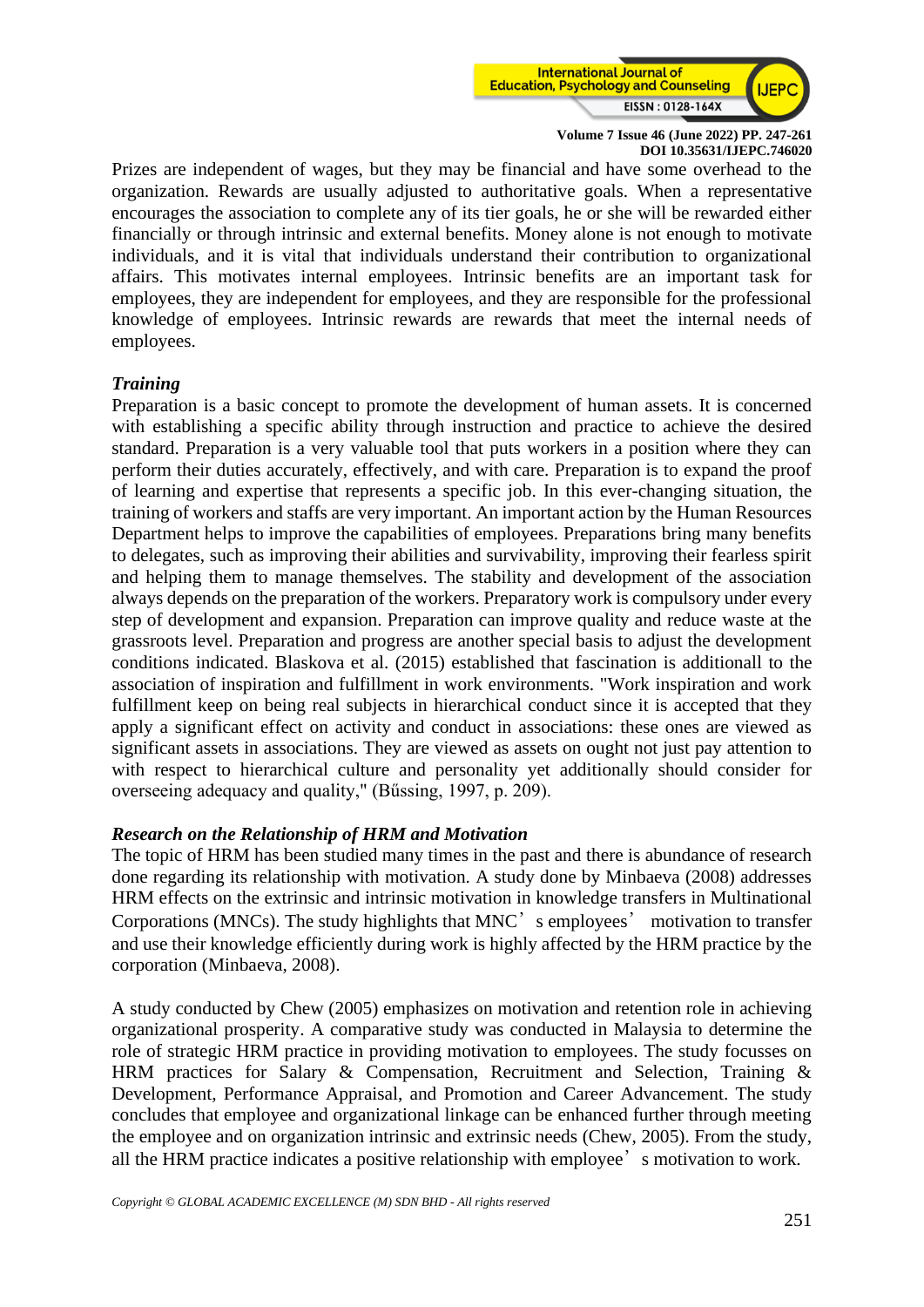

To conclude, there is abundances of study on the relationship between HRM and Motivation. While the topic has been long studied previously, HRM practices includes a wide range of focus and research uncovering new aspects of HRM affecting motivation is still ongoing. This research underline aspects of HRM effects on motivation from previous research and develop on regional industry.

#### **Methodology**

## *Research Design*

This study used quantitative research with questionnaire as the research instruments. A survey questionnaire comprising of demographic information, independent variable (human resource management) and dependent variable (teachers' motivation) was used to elicit data from the study. The data were analyzed using the Statistical Package for Social Sciences (SPSS) version 22.0 program. Survey is the research strategy used to collect quantitative data. A questionnaire is designed and distributed to teachers who work in Changping, Beijing and analyzed using SPSS.

## *Population and Sampling*

In this study, the target population which is the entire set of units for which the research data would be used to make inferences or generalization is the teachers who are working in the senior third grade in high schools in Beijing, China. As of 2020, there are 13,964 teachers in senior high school in China with 263 of the school situated in Beijing (Textor, 2020).

Cluster random sampling was applied in this research as 16 districts in Beijing are identified. The samples were obtained from populations in the educational sectors, which focus on high school teachers. The reasons for choosing these four districts for this study is that among these districts, there are schools of different levels, and it is easy for me to obtain trustworthy questionnaire feedback. A total of 300 questionnaire was distributed and 230 questionnaires were received.

#### *Instrument*

The survey instrument used in this study was adapted and adopted from various studies. The questionnaire used in this study is divided into three sections. The first section of the questionnaire gathers information on the profile of respondents. Respondent were asked to provide their demographic information such as name, age and gender; education level and duration that they have worked.

The second section of the questionnaire measures the extent to which human resource practices (recruitment, performance appraisal, training and reward) are being practiced in this selected organization with total of 22 items. To measure HRM, items from Rathanweera (2018) study was used. The four independent variable measures reward, recruitment, training and performance appraisal. Reward examines on the benefits that are available, the amount of health care provided, the number of vacation leave, the number of medical leave, the availability of performance-based compensation plan, the satisfaction of salary and the working environment satisfaction. Next, the recruitment are measuring on the advertising of jobs on education website or media, the commitment of the school in the selection process, the application of standardized test in the selection, the recruitment of teachers based on their skills and knowledge; and clear definition of the job scope by the Human Resource Department. As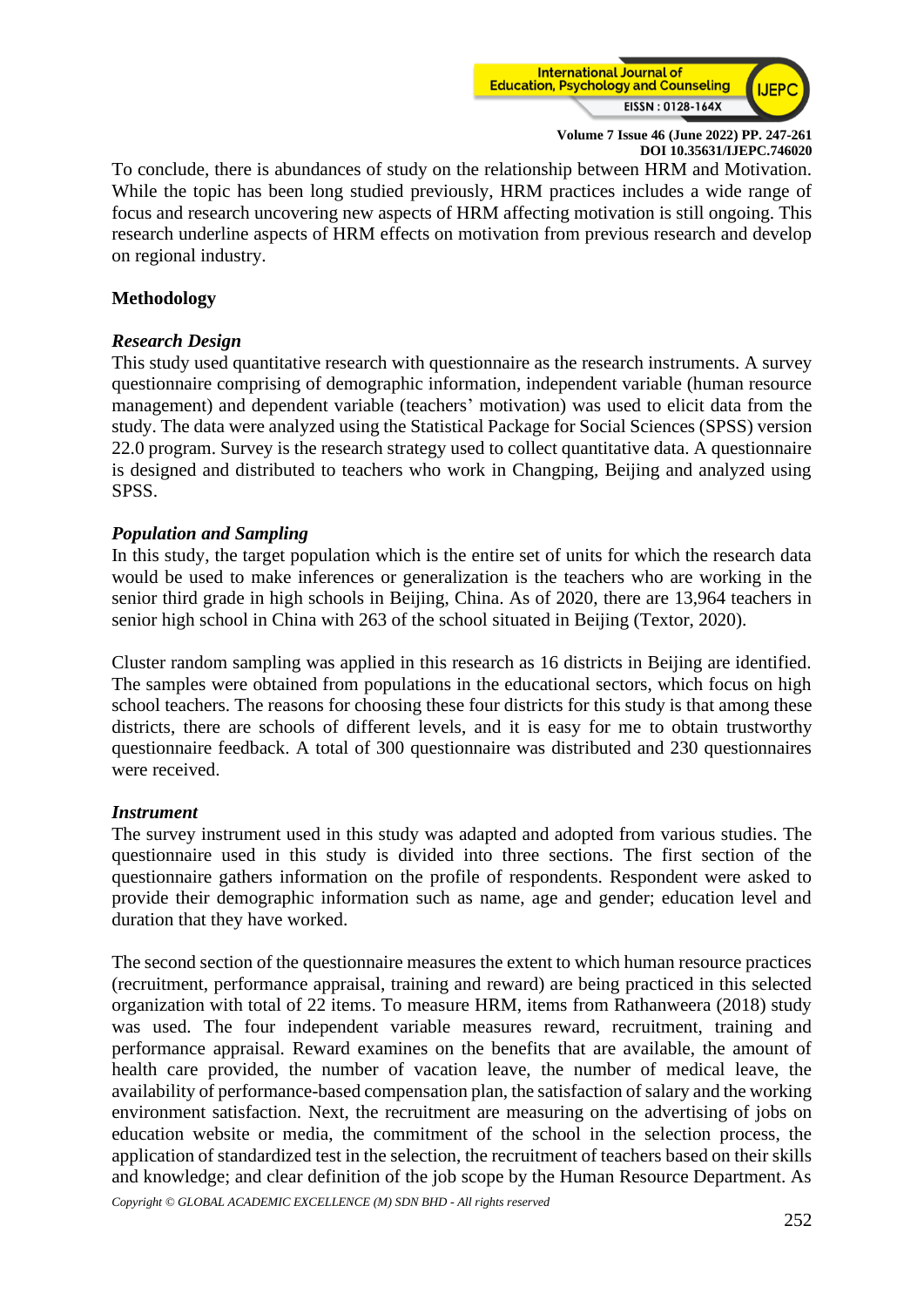

for the variable of Training, it is measurement on the training opportunities being available, satisfaction in the demanded training, gaining training for possible promotion and also matching of the scope of training with the job scope. Then, in the performance appraisal, it examines on the fairness of the Performance Appraisal system in school, formality of the performance appraisal system, transparency on the performance appraisal and gaining communication by the school for the performance appraisal system. From the determined items, respondents will be requested to rate these aspects based on a five-point Likert scale ranging from 1=strongly disagree, 2=disagree, 3=neutral, 4=agree and 5=strongly agree.

Lastly, the third section of the questionnaire measures the teachers' motivation with total of 11 items. The items for motivation construct are available from many previous studies. It was first developed in the United Kingdom by Radhakrishna, R.B. (2007) and been used in many studies, these items are considered sufficient for this study. Respondents will be requested to rate these aspects based on a five-point Likert scale ranging from 1=strongly disagree, 2=disagree, 3=neutral, 4=agree and 5=strongly agree. Table 1 shows on the list of four independent variables which include measures reward, recruitment, training and performance appraisal and the dependent variable of teachers' motivation, with the listed item to be measured in the questionnaire.

| Table I List of Variable and Item |                                                |               |  |  |  |  |  |  |
|-----------------------------------|------------------------------------------------|---------------|--|--|--|--|--|--|
| <b>Variable</b>                   | <b>Item</b>                                    | <b>Source</b> |  |  |  |  |  |  |
| Recruitment                       | Usually jobs are advertised on education       | Rathanweera   |  |  |  |  |  |  |
|                                   | website and other media to recruit people.     | (2018)        |  |  |  |  |  |  |
|                                   | School is committed to the procedures and      |               |  |  |  |  |  |  |
|                                   | policies of selection process.                 |               |  |  |  |  |  |  |
|                                   | Standardized tests are used to select suitable |               |  |  |  |  |  |  |
|                                   | teachers.                                      |               |  |  |  |  |  |  |
|                                   | Teachers are selected based on their skills    |               |  |  |  |  |  |  |
|                                   | and knowledge.                                 |               |  |  |  |  |  |  |
|                                   | Duties of jobs are clearly defined by Human    |               |  |  |  |  |  |  |
|                                   | Resource department.                           |               |  |  |  |  |  |  |
| Training                          | I have training opportunities to learn and     | Rathanweera   |  |  |  |  |  |  |
|                                   | grow.                                          | (2018)        |  |  |  |  |  |  |
|                                   | I get the training I need to do my job well.   |               |  |  |  |  |  |  |
|                                   | I get the training from the school for my      |               |  |  |  |  |  |  |
|                                   | next promotion.                                |               |  |  |  |  |  |  |
|                                   | Available training match with my job.          |               |  |  |  |  |  |  |
| Reward                            | Available benefits are appropriate for my      | Rathanweera   |  |  |  |  |  |  |
|                                   | needs.                                         | (2018)        |  |  |  |  |  |  |
|                                   | Amount of health care paid is sufficient.      |               |  |  |  |  |  |  |
|                                   | Amount of vacation is sufficient.              |               |  |  |  |  |  |  |
|                                   | Amount of sick leave is sufficient.            |               |  |  |  |  |  |  |
|                                   | Provide performance-based compensation.        |               |  |  |  |  |  |  |
|                                   | I know the criteria used to decide my pay.     |               |  |  |  |  |  |  |
|                                   |                                                |               |  |  |  |  |  |  |
|                                   | responsibilities of my job.                    |               |  |  |  |  |  |  |
|                                   | The<br>school<br>provide<br>nice<br>work<br>a  |               |  |  |  |  |  |  |
|                                   | environment.                                   |               |  |  |  |  |  |  |

## **Table 1 List of Variable and Item**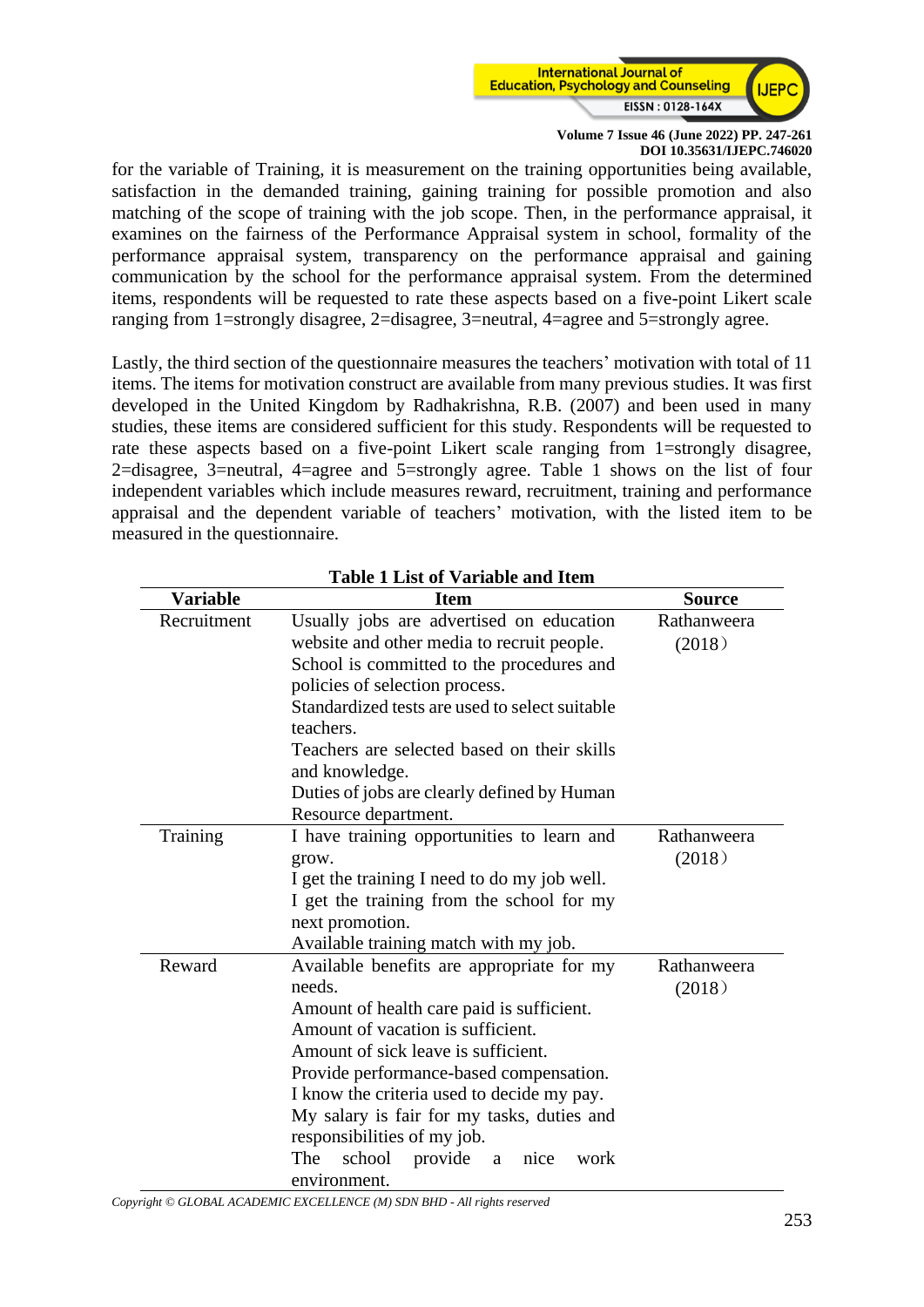

|             |                                                    | DOI 10.35631/IJEPC.746 |  |  |  |
|-------------|----------------------------------------------------|------------------------|--|--|--|
| Performance | The performance appraisal is fair.                 | Rathanweera            |  |  |  |
| Appraisal   | There is a formal $&$ written performance          | (2018)                 |  |  |  |
|             | Appraisal system.                                  |                        |  |  |  |
|             | I am informed that how my performance is           |                        |  |  |  |
|             | evaluated.                                         |                        |  |  |  |
|             | receive<br>feedback of performance<br>$\mathbf{I}$ |                        |  |  |  |
|             | evaluation results about myself.                   |                        |  |  |  |
|             | Performance appraisal is done by the               |                        |  |  |  |
|             | headmaster.                                        |                        |  |  |  |
| Teachers'   | I am highly motivated in my career as a            | Radhakrishna,          |  |  |  |
| Motivation  | teacher.                                           | R.B. (2007)            |  |  |  |
|             | As a teacher I have a high overall level of        |                        |  |  |  |
|             | satisfaction.                                      |                        |  |  |  |
|             | In my school, I am surrounded by fellow            |                        |  |  |  |
|             | educators who share my values.                     |                        |  |  |  |
|             | I believe the teachers with whom I work are        |                        |  |  |  |
|             | highly motivated.                                  |                        |  |  |  |
|             | As a teacher, at school, I clearly understand      |                        |  |  |  |
|             | what is expected of me.                            |                        |  |  |  |
|             | I have great confidence in the future              |                        |  |  |  |
|             | regarding the field of education.                  |                        |  |  |  |
|             | I choose to be a teacher so I could make a         |                        |  |  |  |
|             | difference.                                        |                        |  |  |  |
|             | As a teacher I feel I am making a difference.      |                        |  |  |  |
|             | As a teacher I often experience feelings of        |                        |  |  |  |
|             | stress and burnout.                                |                        |  |  |  |
|             | I have often considered leaving this               |                        |  |  |  |
|             | profession.                                        |                        |  |  |  |
|             | If I had the opportunity to start over in a new    |                        |  |  |  |
|             | career, I would choose not to become a             |                        |  |  |  |
|             | teacher.                                           |                        |  |  |  |

#### **Volume 7 Issue 46 (June 2022) PP. 247-261 020**

#### **Findings**

#### *The Level of Human Resource Management Practices and Teachers' Motivation*

Descriptive analysis was used to obtain the overall mean value for each HRM dimension to determine the level of human resource management practices and teachers' motivation in Beijing, China. The findings showed that the mean value for all the dimensions were high; recruitment (3.97), training (3.873), reward (3.897) and performance appraisal (4.006). While the findings showed that the mean value for teacher's motivation were medium (3.767). Table 2 shows the level of human resource management practices and teachers' motivation in Beijing.

| <b>Table 2 Descriptive Analysis</b> |                 |       |                   |        |       |  |  |
|-------------------------------------|-----------------|-------|-------------------|--------|-------|--|--|
| Items                               | N of<br>samples | Mean  | Std.<br>Deviation | Median | Level |  |  |
| Recruitment                         | 230             | 3.967 | 0.993             | 4.200  | High  |  |  |
| Training                            | 230             | 3.873 | 1.020             | 4.250  | High  |  |  |
| Reward                              | 230             | 3.897 | 0.915             | 4.250  | High  |  |  |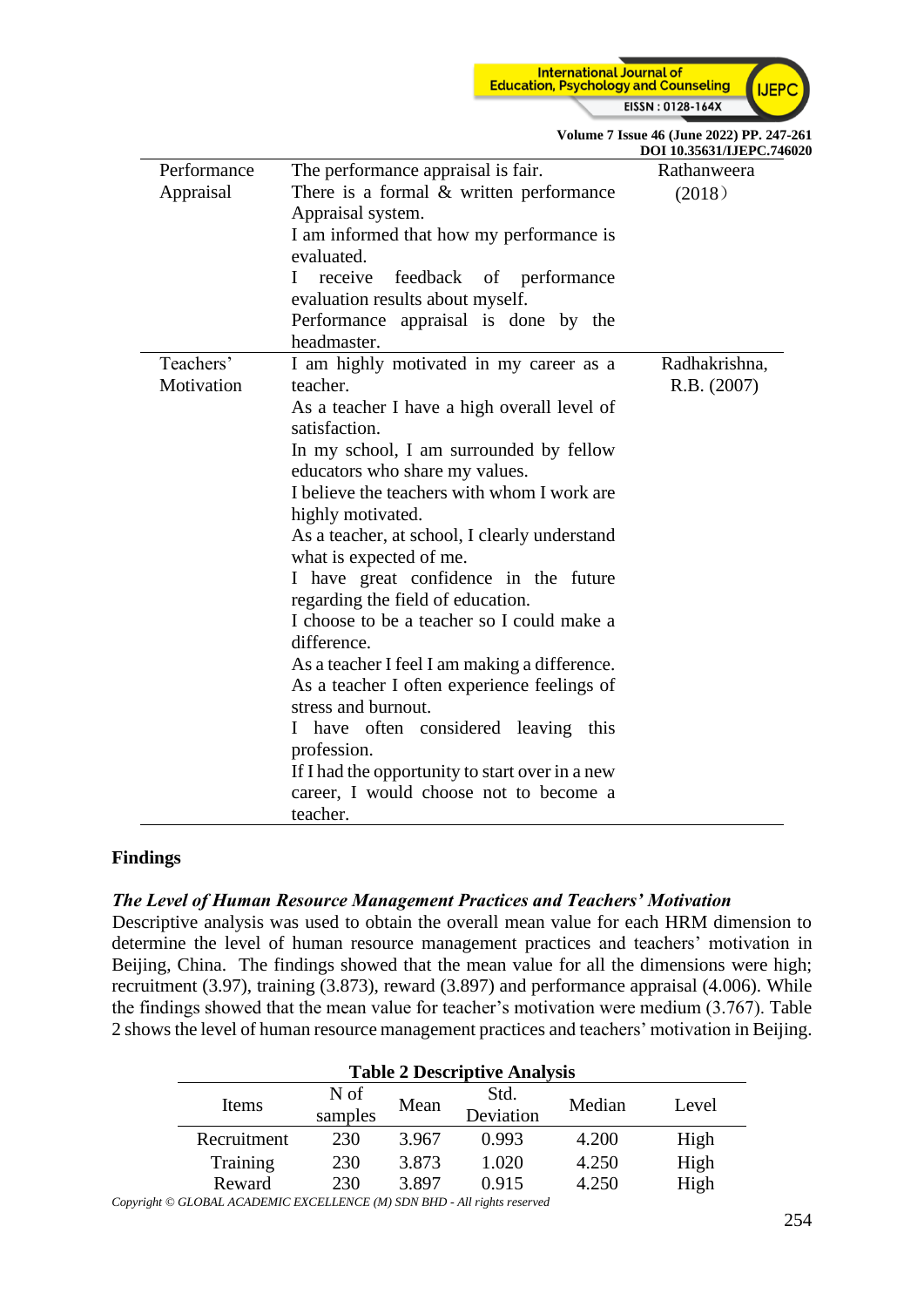

|                          |     |       |       | Volume 7 Issue 46 (June 2022) PP. 247-261 | DOI 10.35631/LJEPC.746020 |  |
|--------------------------|-----|-------|-------|-------------------------------------------|---------------------------|--|
| Performance<br>Appraisal | 230 | 4.006 | 0.847 | 4.200                                     | High                      |  |
| Teacher's<br>Motivation  | 230 | 3.767 | 0.863 | 4.000                                     | Medium                    |  |

From Table 2, it is seen that teacher's motivation mean is at 3.767 with standard deviation and median of 0.863 and 4.00 respectively, which validates the relevancy of the study.

## *The Relationship between Human Resource Management Practices and Teachers' Motivation*

The relationship between HRM and teachers' motivation was investigated using Pearson correlation. The Pearson correlation coefficient indicates the strength of the relationship. According to Guilford (1973),  $r < 0.20$  = negligible relationship,  $0.20$ -0.40 = low relationship,  $0.41-0.71$  = moderate relationship,  $0.71-0.90$  = high relationship and r>0.90 = very high relationship. The result is shown in Table 3.

**Table 3 Relationship between Human Resource Management Practices and Teachers' Motivation**

|             | Mean  | Std.<br>Deviation | Recruitment | Training  | Reward | Performance<br>Appraisal | Teacher's<br>Motivation |
|-------------|-------|-------------------|-------------|-----------|--------|--------------------------|-------------------------|
| Recruitment | 3.967 | 0.993             |             |           |        |                          |                         |
| Training    | 3.873 | 1.020             | $0.368**$   |           |        |                          |                         |
| Reward      | 3.897 | 0.915             | $0.517**$   | $0.580**$ |        |                          |                         |
| Performance | 4.006 | 0.847             | $0.389**$   | $0.567**$ | 0.641  |                          |                         |
| Appraisal   |       |                   |             |           | $**$   |                          |                         |
| Teacher's   | 3.767 | 0.863             | $0.431**$   | $0.398**$ | 0.524  | $0.311**$                |                         |
| Motivation  |       |                   |             |           | $**$   |                          |                         |

\* p<0.05 \*\* p<0.01

Recruitment and training, reward, performance appraisal, teacher's motivation are all significant, the correlation coefficient values are 0.368, 0.517, 0.389, 0.431, and the correlation coefficient values are all greater than 0, which means recruitment and training, reward, performance appraisal, and teacher's motivation have a positive correlation among the four items. training and reward, performance appraisal, and teacher's motivation are all significant. The correlation coefficient values are 0.580, 0.567, 0.398, which means that there is a positive relationship between training and reward, performance appraisal, teacher's motivation. relationship. The correlation coefficient between reward and performance appraisal is 0.641, and it shows a significant level of 0.01, which shows that there is a significant positive correlation between reward and performance appraisal. The value of the correlation coefficient between reward and teacher's motivation is 0.524, and it shows a significant level of 0.01, which shows that there is a significant positive correlation between reward and teacher's motivation.

The correlation coefficient between performance appraisal and teacher's motivation is 0.311, and it shows a significant level of 0.01, which shows that there is a significant positive correlation between performance appraisal and teacher's motivation.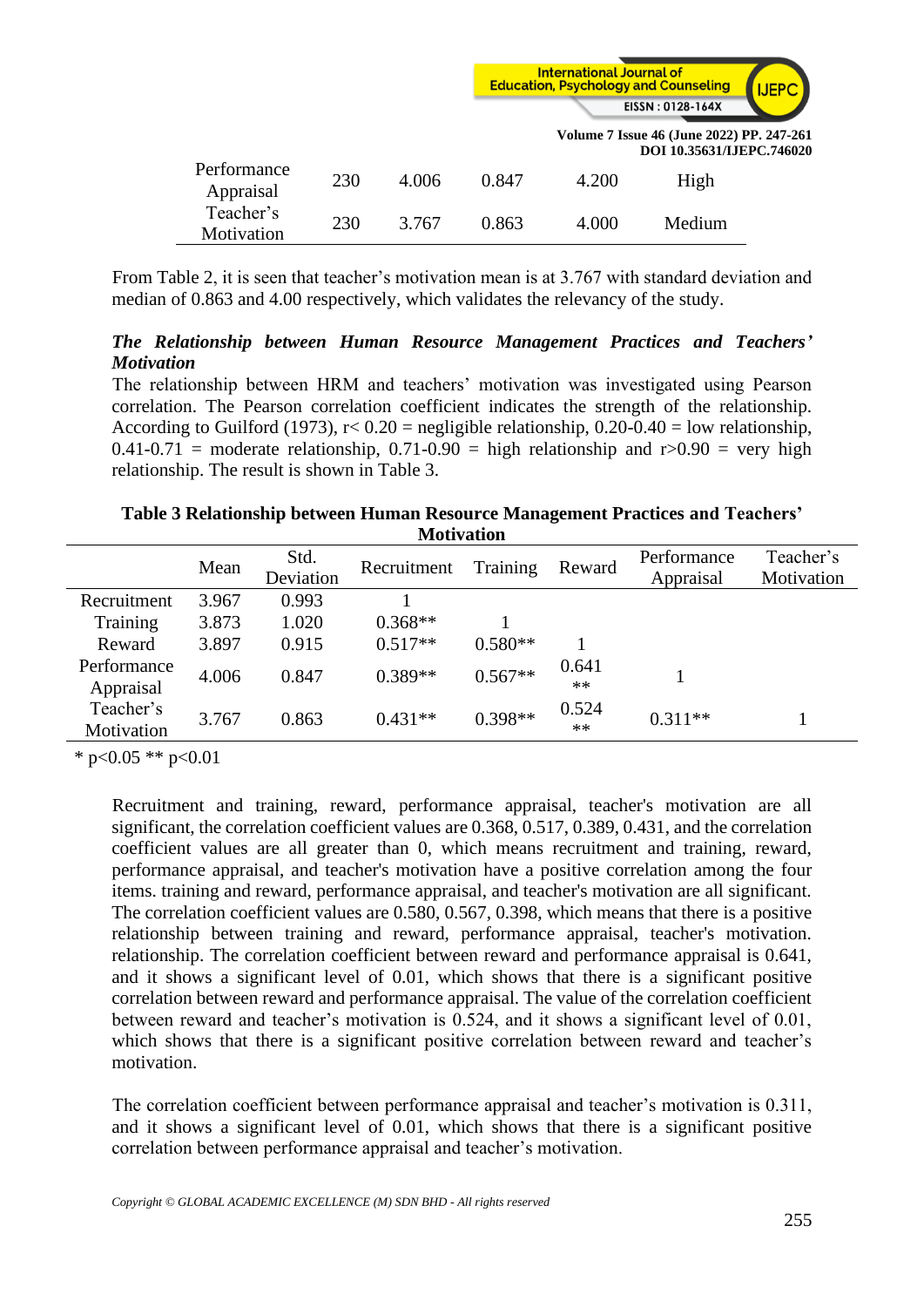

**Volume 7 Issue 46 (June 2022) PP. 247-261**

| DOI 10.35631/IJEPC.746020<br>Table 4 Correlation of HRM and Teacher's Motivation |       |       |           |  |  |  |  |
|----------------------------------------------------------------------------------|-------|-------|-----------|--|--|--|--|
| Teacher's Motivation<br>Std. Deviation<br><b>HRM</b><br>Mean                     |       |       |           |  |  |  |  |
| <b>HRM</b>                                                                       | 3.936 | 0.749 |           |  |  |  |  |
| Teacher's Motivation                                                             | 3.767 | 0.862 | $0.526**$ |  |  |  |  |
|                                                                                  |       |       |           |  |  |  |  |

\* *p*<0.05 \*\* *p*<0.01

Utilizing correlation analysis to study the correlation between HRM and teacher's motivation, and use the Pearson correlation coefficient to indicate the strength of the correlation. Specific analysis shows that the correlation coefficient between HRM and Teacher's Motivation is 0.526, and it shows a significant level of 0.01, which shows that there is a significant positive correlation between HRM and teacher's motivation.

## *The Effect of Human Resource Management Practices Towards Teachers' Motivation*

Using HRM as the independent variable and teachers' motivation as the dependent variable for linear regression analysis, as can be seen from the above table, the model formula is: teachers' motivation= $1.383 + 0.606*$  HRM, the model R square value is 0.277, which means HRM It can explain the 27.7% change of teachers' motivation. When the F test was performed on the model, it was found that the model passed the F test  $(F=87.345, p=0.000<0.05)$ , which means that HRM will affect teachers' motivation. The final analysis shows that the regression coefficient of HRM is  $0.606$  (t=9.346, p=0.000<0.01), which means that HRM will have a significant positive influence on teachers' motivation.

| <b>Table 5 Effect of HRM towards Teachers' Motivation</b> |                  |                                                 |                                             |  |                                |           |       |           |                         |
|-----------------------------------------------------------|------------------|-------------------------------------------------|---------------------------------------------|--|--------------------------------|-----------|-------|-----------|-------------------------|
| Parameter Estimates $(n=230)$                             |                  |                                                 |                                             |  |                                |           |       |           |                         |
|                                                           | $\boldsymbol{B}$ | Unstandardized<br>Coefficients<br>Std.<br>Error | Standardized<br>Coefficients<br><b>Beta</b> |  | $\boldsymbol{p}$               | VIF $R^2$ |       | Adj $R^2$ | $\boldsymbol{F}$        |
| Constant<br><b>HRM</b>                                    | 1.383<br>0.606   | 0.260<br>0.065                                  | 0.526                                       |  | 5.326 0.000**<br>9.346 0.000** | 1.000     | 0.277 | 0.274     | $F = 87.345$<br>p=0.000 |
|                                                           |                  |                                                 | Dependent Variable: Teacher's motivation    |  |                                |           |       |           |                         |

D-W: 1.584

\* *p*<0.05 \*\* *p*<0.01

## **Discussion and Conclusion**

## *Performance Appraisal*

Findings in performance appraisal has shown a positive relationship with teacher's motivation. With a fair appraisal, performing teachers are able to get recognition which in return motivates teachers to perform better. In addition, performance appraisal also relates positively with reward and recognition. Performance appraisal enables a system that rewards outstanding teachers. The findings in this study fulfils the research objective in determining the relationship between performance appraisal with teacher's motivation. In the literature review, Ali et al.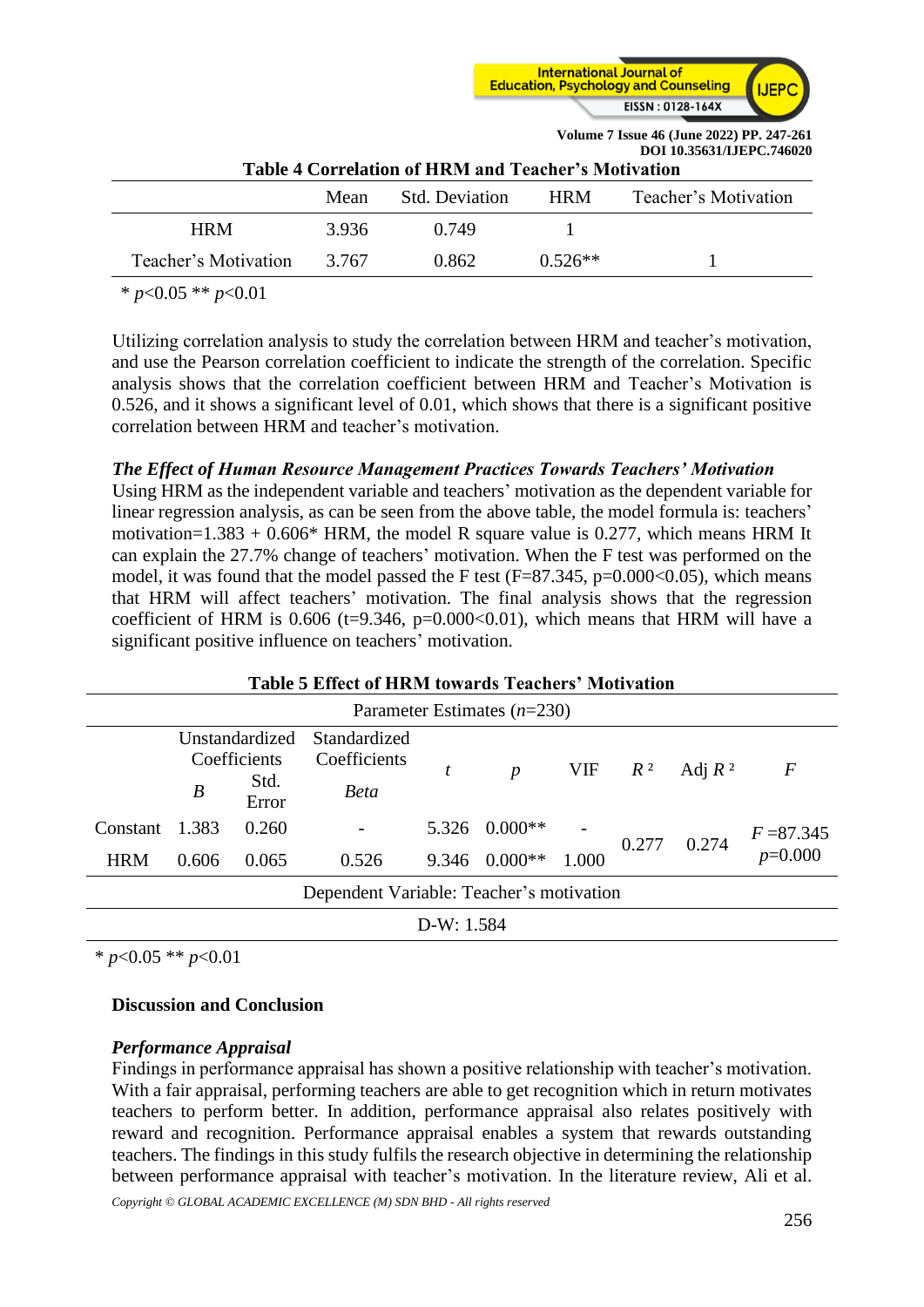

(2016) discovered that persuading teachers will create work fulfillment which additionally prompts the viable and productive execution of the entire association. This correlates with research done by Nadeem et al. (2011) which discovered that the social and monetary conditions of educators affect their performances. Both studies align with the current findings on the relationship of Performance Appraisal on Teacher's Performance in the current study.

#### *Training*

Other than that, training practices such as the training opportunity, growth and learning opportunity has a positive relationship with teacher's motivation. Training has been founded as a source to motivate teachers to contribute to the school communities through more exposure and understanding in the education careers. The findings answer the research question on the relationship between training and teacher's motivation by proving that through training, teacher's competency and possible career growth increases the motivation to pursue the teaching career. In the literature review, a survey by Davidson found that poor work and living conditions affected the execution of educators (Davidson, 2005). Davidson concluded that the performance of educators could be improve by motivating high-quality training in primary schools which expand the incentive level of teachers to improve the training framework (Davidson, 2005). The findings of the current study on the relationship of Training and Teacher's Performance validates Davidson's conclusion on training relationship towards performances.

#### *Reward*

Another HRM factor which was studied is the reward and compensation, which may include policies such the compensation plan, health care compensation, vacation grant, sick leaves and fair compensation plan. Rewards and compensation have been founded to have a positive relationship with teacher's motivation. The findings indicate that reward has a positive effect in affecting teacher motivation. As hypothesized, greater rewards and compensation reflects higher teacher's motivation to work. As discussed in the literature review, salary increments for teachers is a form of reward (Ali et. al., 2016), which fulfill educator's satisfaction. When educators are satisfied with their work, organizational environment, salary, and rewards, they are automatically motivated and show their best efforts in performance. The findings of the current study show similar results regarding the effects of reward on teacher's performances.

#### *Recruitment*

From the findings, recruitment practices such as the media advertising recruitment, commitment in selection process in the school, standardizing test, selecting knowledgeable teachers and the job duty definition does have a positive relationship with the teacher motivation of the school. In addition, there are also positive effect from a positive recruitment practice towards training and performance appraisal of the teachers. The research fulfils the research objective in determining the relationship between recruitment and teacher's motivation, where the findings show a positive relationship between the two factors. In the literature review, work commitment in recruitment practices constitutes the responsibilities of educators. Past research discussed on the literature review have also shown that job commitments are related to positive outcomes, such as lower turnover targets (Skaalvik and Skaalvik, 2009; Bakker and Bal, 2010; Demerouti and Cropanzano, 2010). Current findings of the study have shown to agree with previous research on the area, where recruitment practices are founded to have a positive relationship towards motivation in general.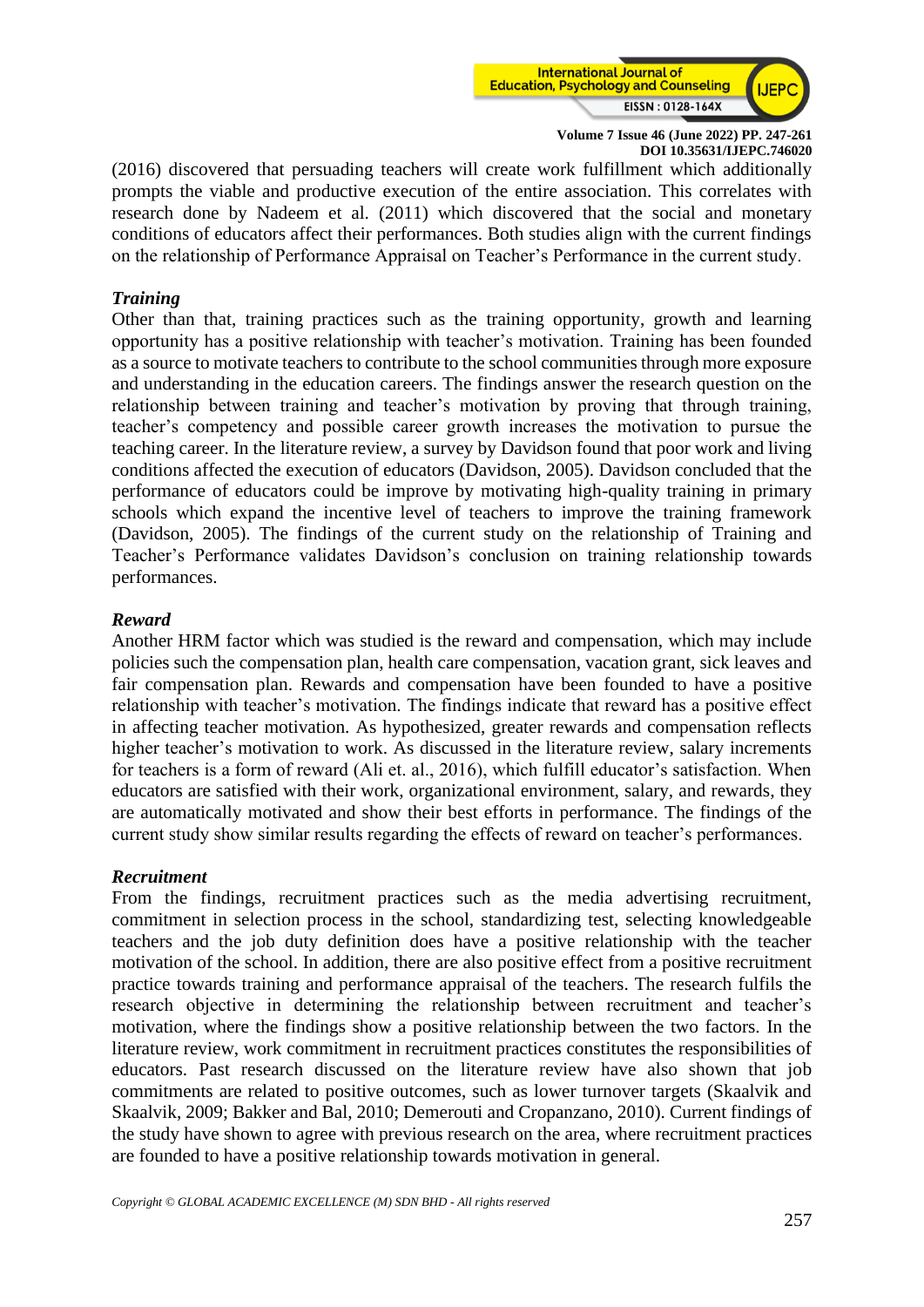

## *Human Resource Management Practice and Teacher's Motivation*

The findings of the research have repetitively indicated that HRM Practice understudied which are the Recruitment, Reward, Training and Performance Appraisal, all have a positive relationship with teachers' motivation. This fulfills the main research question in determining the relationship between HRM and Teacher's Motivation, which is as hypothesized. It is important to note that all understudied factors show a positive relationship in motivating teachers, and some indicate positive relationship between each other. This indicates that the HRM function may also have relationship between one another. In the literature review, a study by Chew on 2005 was discussed. The study concludes that employee and organizational linkage can be enhanced further through meeting the employee and on organization intrinsic and extrinsic needs (Chew, 2005). From the research, all the HRM practices studied indicates a positive relationship with employee's motivation to work. This aligns with the current findings on the relationship of HRM Practice and Teacher's Motivation.

#### **Conclusion**

As conclusion of this study, the results of our research showed that human resource practices have significant positive relationship with teachers' motivation. The human resource practices that are tested in our research, which are recruitment, training, performance appraisal and reward are applicable in enhancing the overall teachers' motivation. Thus, the result of our research should be used as guidance when formulating human resource practices for teachers' motivation in the education field.

As from the real circumstance of China's present improvement, this study provides a critical review of the factors of HRM practices affecting teachers' motivation. Many interested parties can benefit from this study, particularly to reinforce the appraisal of the nature of teachers, and adequately improved the nature of teachers. Some of the dimensions of the HRM practices, if found as the significant contributors, can be referred to as the factors that affecting the motivation of the teachers and can be used in designing the practices and eventually enhance the motivation levels of the teachers in China.

- (a) The performance appraisal dimension that is represented by several factors can be used as the reference to stimulate and enhance the motivation of teachers.
- (b) The training dimension that has been cited as crucial in the employee career development could also be applied within the context of teacher career development on top of the initial teaching training practices prior to the appointment as a teacher.
- (c) The recruitment dimension needs to be reviewed as teacher career is one of the important careers, particularly in developing the human resource of the nation.
- (d) The reward dimensions can be rearranged in terms of the importance or priority for teachers as a factor that affecting the teachers' motivation. This creates a positive environment for teachers as well as avoiding the negative situation such as burn-out and laziness.

#### **References**

Arefin, Md & Raquib, Muhammad & Arif, Ishtiaque. (2015). The Relationship Between High-Performance Work Systems And Proactive Behaviors: The Mediating Role Of Perceived Organizational Support. 1857-7881.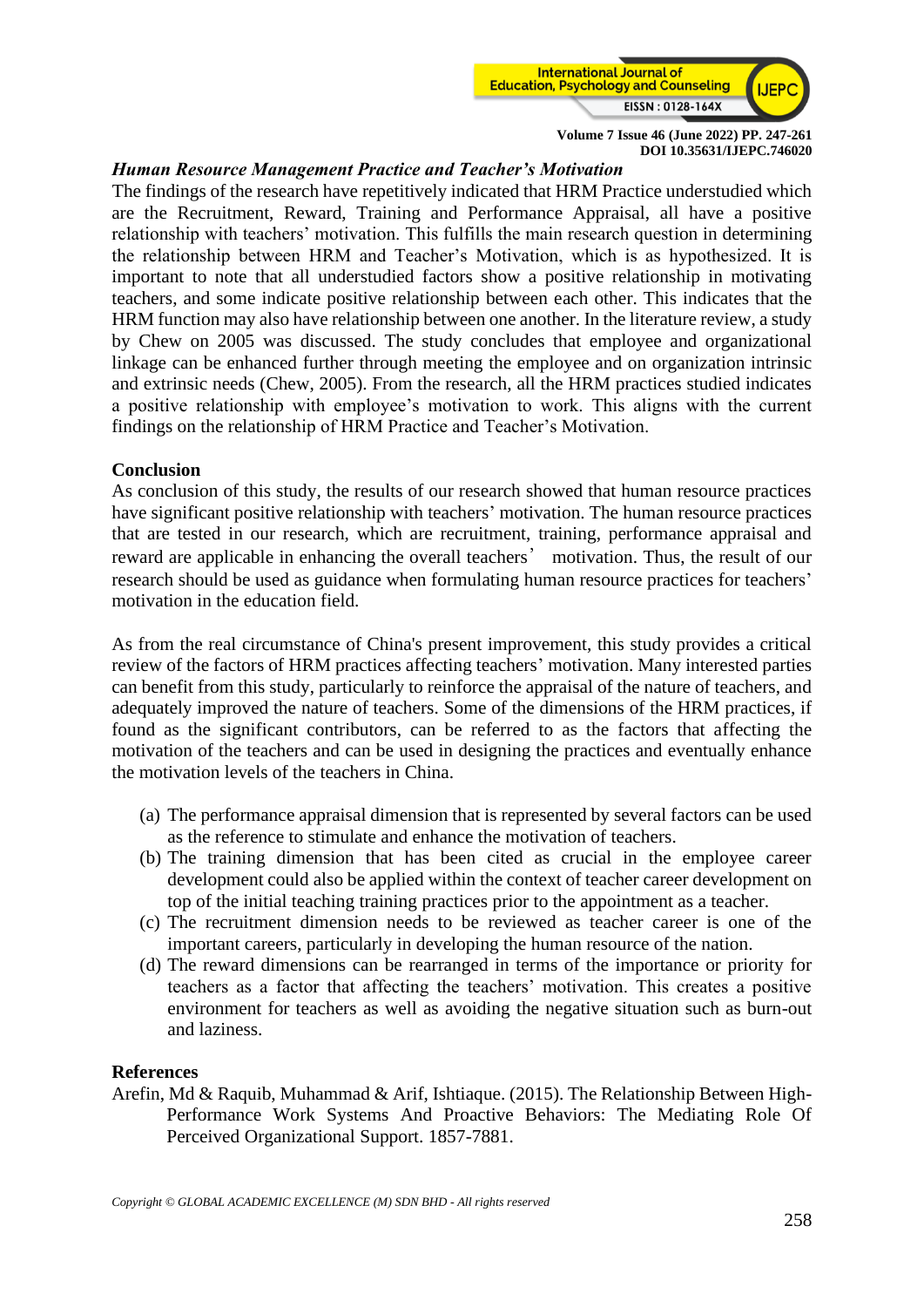

- Bartholomeus, Ruud & Hack-ten Broeke, Mirjam & Heinen, Marius & Mulder, H.M. & Kros, J. & Ruijtenberg, R.E. & Runhaar, H. & Witte, Jan-Philip. (2018). Waterwijzers Landbouw en Natuur : kwantificering effecten waterbeheer en klimaat.
- Blašková, Martina & Blaško, Rudolf & Matuska, Ewa & Rosak-Szyrocka, Joanna. (2015). Development of Key Competences of University Teachers and Managers. Procedia - Social and Behavioral Sciences. 182. 187-196. 10.1016/j.sbspro.2015.04.755.
- Boylan, M. (2016). Deepening system leadership: Teachers leading from below. Educational Management Administration  $\&$  Leadership, 44(1), 57–72. https://doi.org/10.1177/1741143213501314
- Bredin, Karin & Söderlund, Jonas. (2011). The HR quadriad: A framework for the analysis of HRM in project-based organizations. International Journal of Human Resource Management - INT J HUM RESOUR MANAG. 22. 2202-2221. 10.1080/09585192.2011.580189.
- Broady, K. Brian A. Baldo, Safety of Biologics Therapy: Monoclonal Antibodies, Cytokines, Fusion Proteins, Hormones, Enzymes, Coagulation Proteins, Vaccines, Botulinum Toxins, 1st Edition, Springer, 2016, Print Book ISBN: 978-3-319-30470-0, e-Book ISBN 978-3-319-30472-4. Drug Saf 40, 933–934 (2017). https://doi.org/10.1007/s40264-017-0562-x
- Chipeta, C. and Kanyumbu, E. (2015) Improving Access to Banking Services in Malawi.AERC Working Paper.http://docplayer.net/15356213-Aerc-plenary-session-on.html
- Collins, & Judge, & Sevastopulo, George. (2020). 2019 Collins et al.
- Collins, Ngan & Zhu, Ying. (2005). The Transformation of HRM in Transitional Economies: The Case of Vietnam. The Journal of Comparative Asian Development. 4. 161-178. 10.1080/15339114.2005.9678414.
- Crawford, J.K. & Cabanis-Brewin, Jeannette. (2005). Optimizing human capital with a strategic project office: Select, train, measure, and reward people for organization success.
- Dar, Mudasir & Khan, Fareed & Rehman, Farha & Masoodi, Ather & Ansari, Abid & Varshney, Deepshikha & Naushin, Fauzia & Irfan, Mohammad. (2015). Dar et al. 2015a.
- DeCoster, J., & Claypool, H. M. (2004). A Meta-Analysis of Priming Effects on Impression Formation Supporting a General Model of Informational Biases. Personality and Social Psychology Review, 8(1), 2–27. https://doi.org/10.1207/S15327957PSPR0801\_1
- Flores Carmona, J., Hamzeh, M., Delgado Bernal, D., & Hassan Zareer, I. (2021). Theorizing Knowledge With Pláticas: Moving Toward Transformative Qualitative Inquiries. Qualitative Inquiry, 27(10), 1213–1220. https://doi.org/10.1177/10778004211021813
- Fulmer, Ingrid & Ployhart, Robert. (2013). "Our Most Important Asset". Journal of Management. 40. 161-192. 10.1177/0149206313511271.
- Guo, T., Nan, Z., Miao, C., Jin, X., Yang, W., Wang, Z., Tu, Y., Bao, H., Lyu, J., Zheng, H., Deng, Q., Guo, P., Xi, Y., Yang, X., Ge, W. (2019). The autophagy-related gene Atg101 in Drosophila regulates both neuron and midgut homeostasis. J. Biol. Chem. 294(14): 5666--5676.

http://dx.doi.org/10.1111/j.1740-8784.2005.00011.x

Jiang, Cuiling & Yahiaoui, Dorra. (2018). French multinational companies' HRM in China: strategic orientation and integration approaches. Asia Pacific Business Review. 25. 1- 16. 10.1080/13602381.2018.1507283.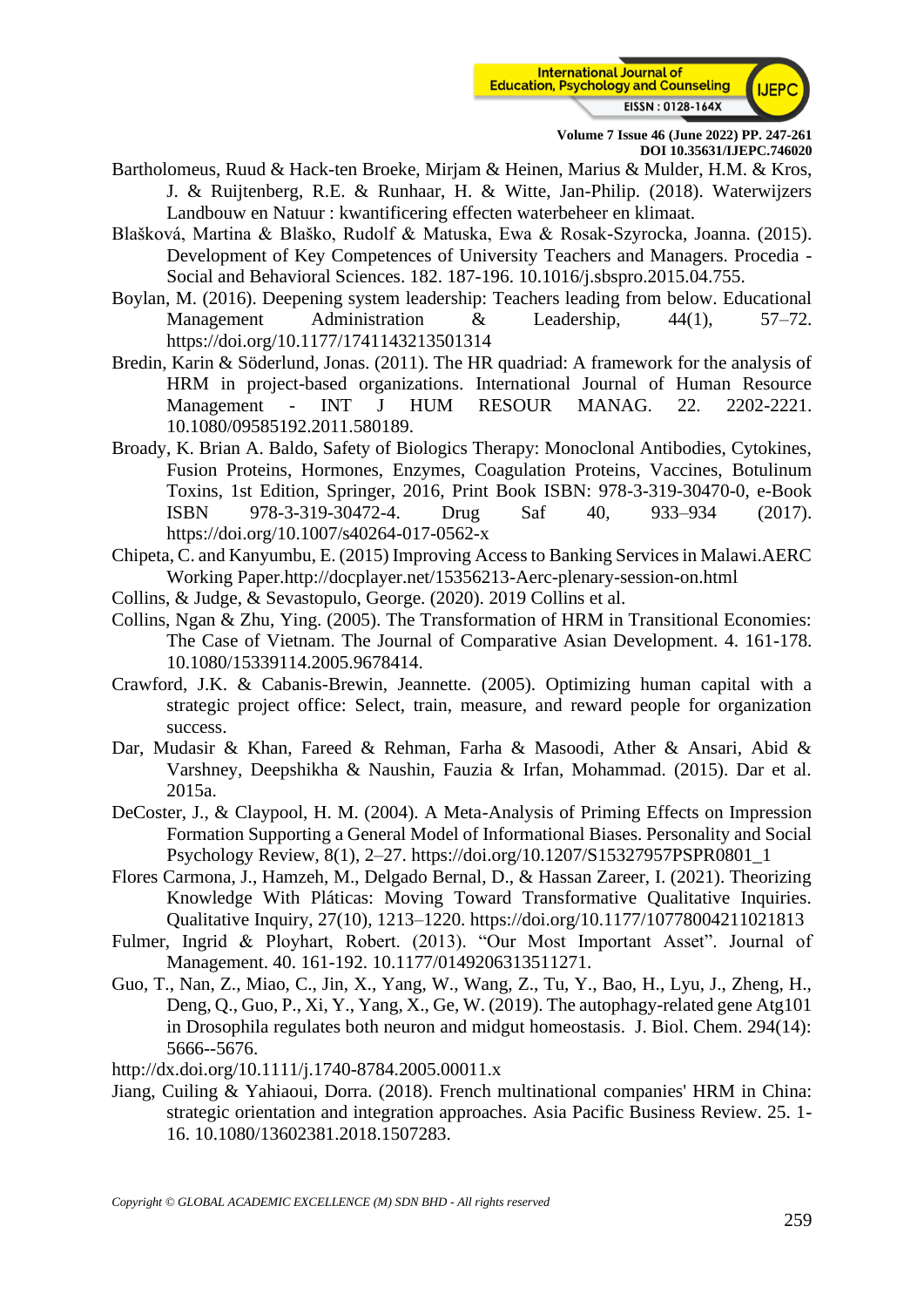

- Jiying Han & Hongbiao Yin | Mark Boylan (Reviewing Editor) (2016) Teacher motivation: Definition, research development and implications for teachers, Cogent Education, 3:1, DOI: 10.1080/2331186X.2016.1217819
- Keller, S., & Price, C. (2011). Beyond Performance: How Great Organizations Build Ultimate Competitive Advantage. New York: Wiley.
- Klaeijsen, Andrea & Vermeulen, Marjan & Martens, Rob. (2017). Teachers' Innovative Behaviour: The Importance of Basic Psychological Need Satisfaction, Intrinsic Motivation, and Occupational Self-Efficacy. Scandinavian Journal of Educational Research. 1-14. 10.1080/00313831.2017.1306803.
- Lai, Kee-hung & Wong, Christina & Cheng, T. C. E.. (2015). A coordination-theoretic investigation of the impact of electronic integration on logistics performance. Information & Management. 45. 10-20. 10.1016/j.im.2007.05.007.
- Lim, Chul-Woo & Yu, Jung-Ho & Kim, Chang-Duk. (2011). The development of work performance analysis system. Automation in Construction - AUTOM CONSTR. 20. 28-36. 10.1016/j.autcon.2010.07.007.
- Luthans, F., Avolio, B.J., Walumbwa, F.O. and Li, W. (2005) The Psychological Capital of Chinese Workers: Exploring the Relationship with Performance. Managerial and Organization Review, 1, 247-269.
- Macke, Janaina & Genari, Denise. (2018). Systematic Literature Review on Sustainable Human Resource Management. Journal of Cleaner Production. 208. 10.1016/j.jclepro.2018.10.091.
- Marta Kowalczuk-Walędziak, Amélia Lopes, James M. Underwood, Linda Daniela, Otilia Clipa & Tomasz Prymak (2021) Empowering education professionals with twenty-first century skills through Master's of Education dissertation/thesis work, Innovations in Education and Teaching International, DOI: 10.1080/14703297.2021.1927798
- Minbaeva, Dana. (2008). HRM Practices Affecting Extrinsic and Intrinsic Motivation of Knowledge Receivers and Their Effect on Intra-MNC Knowledge Transfer. SSRN Electronic Journal. 10.2139/ssrn.1117890.
- Nadeem, Mohammad & Scholar, Ph & Shaheen, Musarrat & Lone, Abdul. (2011). Teacher's Competencies and Factors Affecting the Performance of Female Teachers in Bahawalpur (Southern Punjab) Pakistan. 2.
- Nadiri, Halil & Kandampully, Jay & Hussain, Kashif. (2009). Students' perceptions of service quality in higher education. Total Quality Management & Business Excellence - TOTAL QUAL MANAG BUS EXCELL. 20. 523-535. 10.1080/14783360902863713.
- Palmer, Betsy and Major, Claire (2007) "Engendering the Scholarship of Problem-based Learning," International Journal for the Scholarship of Teaching and Learning: Vol. 1: No. 2, Article 5
- Park, Jin-a & Zhang, Dan & Kim, Dong‐Soon & Kim, Seong-Kwan & Cho, Kyeong‐Su & Jeong, Dana & Shim, JH & Kim, Jin‐Suk & Shin, Ho‐Chul. (2016). Park et al-2015- Journal of Separation Science (1).
- Rathnaweera, S.S., Rusten, B., Gjevre, J. and Tranum, I. (2018) Evaluation of Moving Bed Sand Filter to Achieve Very Low Total Phosphorus Limit with Simultaneous Denitrification and Suspended Solids Removal from Municipal Wastewater. Ullensaker Municipality, Jessheim, Norway.
- Runhaar, P. (2017). How can schools and teachers benefit from human resources management? Conceptualising HRM from content and process perspectives. Educational Management Administration & Leadership, 45(4), 639–656. https://doi.org/10.1177/1741143215623786